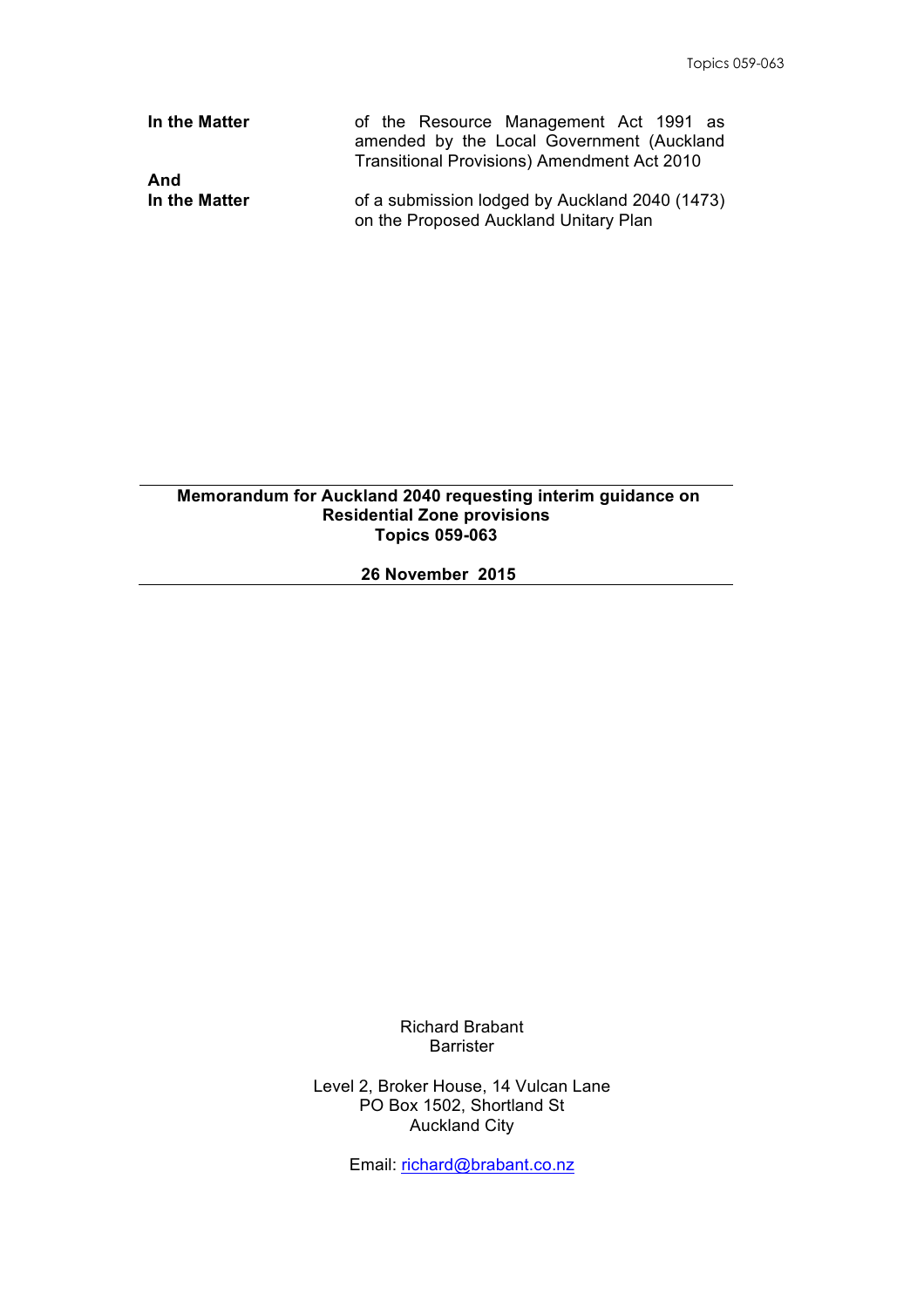## **Request for Interim Guidance**

- 1. Auckland 2040 (Inc) requests that the Independent Hearing Panel (IHP) issue **interim guidance** in relation to the following matters which were the subject of submissions and evidence to the IHP on the proposed plan text for the Residential zones:
	- a. the proposed modifications to the Residential zones as requested in the Joint Statement and specifically the proposal for a relaxation or removal of density controls in the MHS and MHU zones;
	- b. the (contested) changes to the Single House Zone Description, Objectives and policies as proposed by the Auckland Council.
- 2. Auckland 2040 is aware that the Auckland Council is presently intending to produce as part of its evidence on residential zoning, amended zoning maps for the Residential zones in which there will be significant changes to the extent of zoning provision for the Single House Zone, based on the Council's proposed changes to the Objectives and Policies for that zone.
- 3. In my submission, given the time frames available for evidence preparation by submitters, interim guidance on whether these changes are appropriate would enable submitters opposing those changes (or property owners in the Single House zone who might otherwise consider a request to join the proceedings late as a party) to determine whether evidence is required and if so to what extent. This is because if the radical changes to the Objectives and Policies as notified are considered appropriate, that will make wholesale re-zoning an inevitable consequence. If on the other hand the Objectives, Policies and zone Description as notified are preferred, the opportunity for considering re-zoning is far more limited, if it is available at all.
- 4. Interim Guidance about the proposal to relax or remove density controls in the MHS and MHU zones would also assist in preparation for the zoning hearings. If this change to the zone controls is supported, it has a significant